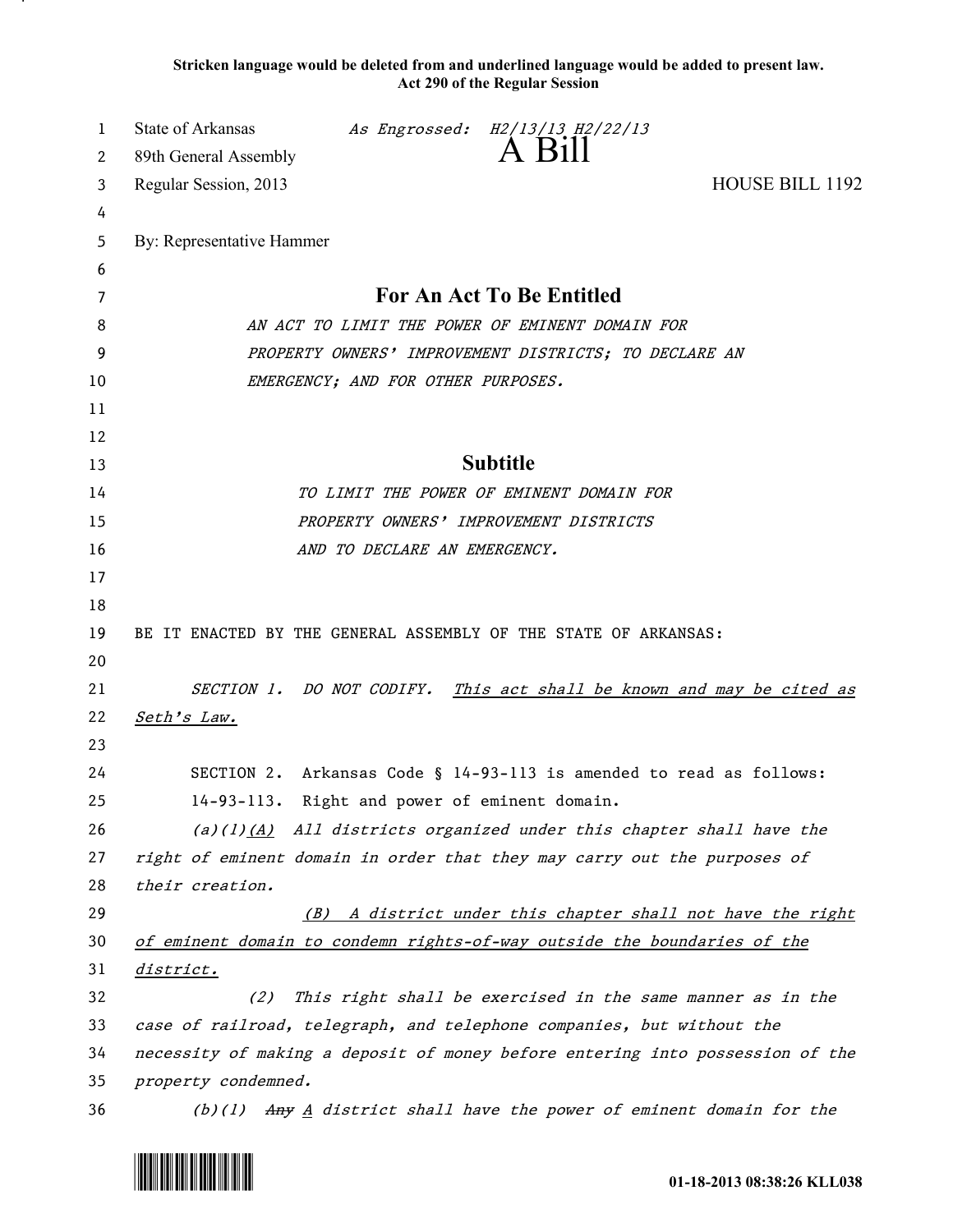purposes of: (A) Condemning any water or sewer utility other than a water or sewer utility owned by a municipality or other type of improvement district, including without limitation a municipal improvement district or 5 consolidated utility district, that is found within the boundaries of the district which is and is exempt from the definition of "public utility" as 7 found in defined under §  $23-1-101(4)$ ; 23-1-101(9); (B) Securing any lands or rights-of-way needed in making improvements to water or sewer systems owned and operated by that district.  $\left(\frac{2}{4}(A)(c)(1)(A)\right)$  The board of the district shall have the power to 11 may enter upon any private property for the purposes stated in *subdivision* 12 (b)(1) of this section. (B) If the person is damaged and the board of the district cannot agree on the sum to be paid for the damages, the person aggrieved may file his or her other petition in the circuit court of the county setting 16 forth his or her other grievance and asking compensation therefor for the grievance, making the board of the district a party defendant. (C) The issues in the suit shall be made up as in other cases at law, and the cause shall be tried by a jury, unless dispensed with by the parties. (D) The case shall be advanced on the docket so as to have precedence over all other causes. (E)(i) The judge of the circuit court may hold a special term at any time for the trial of the cause, giving ten (10) days' notice to the parties of the time of holding the special term. 26 (ii) This notice may be in writing and shall be served on the parties as a writ of summons is directed to be served unless 28 the notice is waived by the parties, or one (1) of  $t$  them the parties.  $(B)+(2)(A)$  In case an agreement cannot be arrived at between the board of improvement and the owner of the property in relation to the damages claimed, the judge of the court, in vacation, may fix an amount to be deposited with some person, to be designated by the court, before the entering upon and taking possession of the property to be used and taken as provided in this section. (B) Upon the amount required being deposited and 36 certificate thereof filed in the cause When the required amount has been

01-18-2013 08:38:26 KLL038